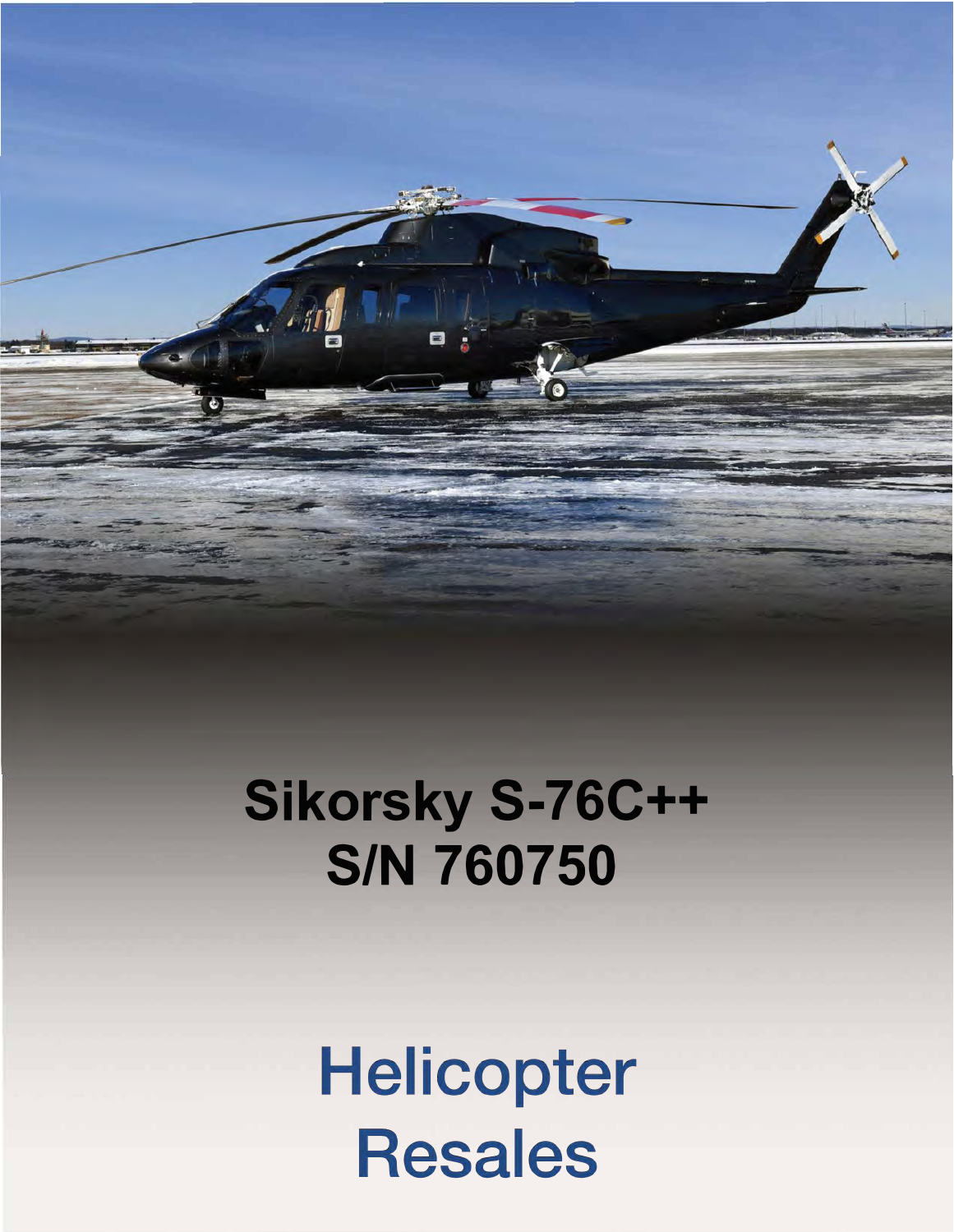### Sikorsky S-76C++ **S/N 760750**



#### **OFFERED AT: Make Offer**

Entry into Service: March 17th, 2010 **Executive Cabin Interior** Iridium Phone System **Cabin Soundproofing XM Satellite Radio** 115V / 60Hz Electrical Outlets Keith Electric Air Conditioning System **Emergency Flotation System** ADS-B Out

**TOTAL TIME:** 2,586.2 (approximate) **LANDINGS:** 5,357 (approximate) **ENGINE TIMES:** 2,586.2 / 2,586.2 (approximate) **ENGINE CYCLES:** 3,755 / 3,782 (approximate)

**ENGINES:** (2) Turbomeca Arriel 2S2 Engines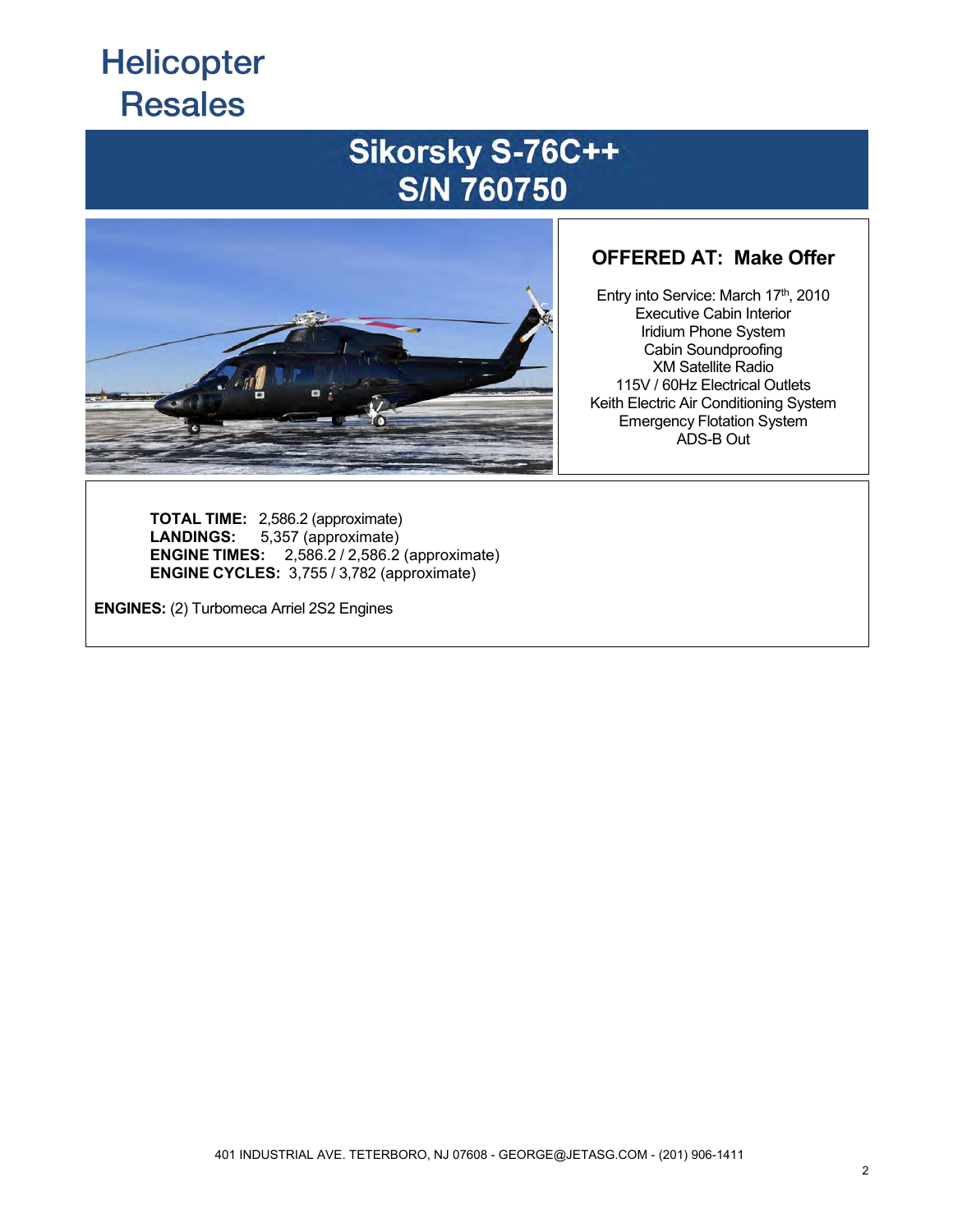### **COCKPIT**



**AVIONICS:** Honeywell Primus II

**AIR DATA COMPUTER:** Dual Air Data Computers **ATTITUDE HEADING REFERENCE SYSTEM:** Dual Litef LCR-92S AHRS **AUTOMATIC DIRECTION FINDER:** Single Collins ADF-462 ADF Receiver **COCKPIT VOICE RECORDER:** Universal CVR-120 **COMMUNICATIONS:** Dual Collins VHF-22A VHF Radios **DISTANCE MEASURING EQUIPMENT:** Dual Collins DME-42 DME Transceivers **ELECTRONIC FLIGHT INSTRUMENTATION SYSTEM:** Honeywell ED-800 EFIS System **EMERGENCY LOCATOR TRANSMITTER**: Artex C406-N ELT with Nav Interface **FLIGHT CONTROL SYSTEM / AUTOPILOT:** Dual Honeywell FZ-706 Flight Control Computers **FLIGHT MANAGEMENT SYSTEM**: Universal UNS-1Fw **GLOBAL POSITIONING SYSTEM:** Universal UNS-1Fw WAAS/LPV **MULTI-FUNCTION DISPLAY:** Garmin GMX-200 Moving Map and Graphical Weather Display **NAVIGATION:** Dual Collins VIR-32 VHF Navigation System **RADIO ALTIMETER**: Single Collins ALT-55A Radio Altimeter System **RADIO MANAGEMENT UNIT:** Dual Collins RTU-4200 Radio Control Heads **TRAFFIC COLLISION AVOIDANCE SYSTEM:** Bendix King TPU-66A TCAS 1 Processor **TRANSPONDER:** Dual Collins TDR-94D Transponders with ADS-B Out Version 2 **TERRAIN AWARENESS AND WARNING SYSTEM:** Honeywell Mark XXII EGPWS **STANDBY INDICATOR:** Aerosonic Standby Airspeed and Altitude Indicators **STORMSCOPE:** Honeywell LP-850 Lightning Detection System **WEATHER RADAR:** Honeywell Primus WU-880 Weather Radar **XM GRAPHICAL WEATHER:** Garmin GDL-69 XM Weather Receiver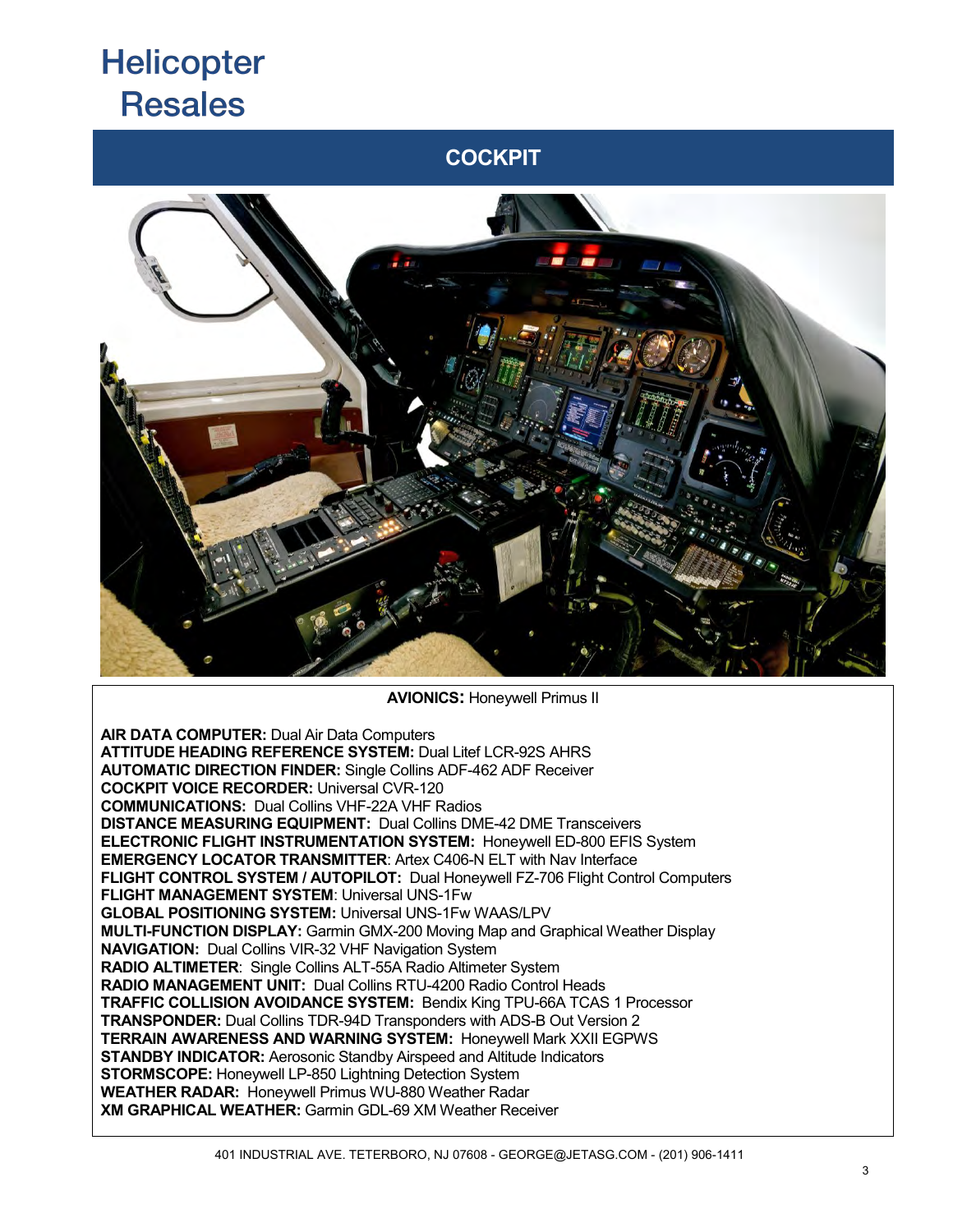### **CABIN ENTERTAINMENT AND COMMUNICATIONS**

#### **COMMUNICATIONS**

- ¾ Iridium Phone System
- $\triangleright$  Phone handset in cabin
- ¾ Passenger Addressing System

#### **ENTERTAINMENT**

- ¾ Bose headset jacks for each seat location  $\triangleright$  XM Satellite Radio
- 

#### **OTHER EQUIPMENT**

- Keith Electric Air-Conditioned Cockpit and Cabin
- Emergency Flotation System
- First Aid Kit
- Dual Crew Flashlights
- Heated Windshields / Windshield Wiper System
- Manual Rotor Brake System
- Tinted Cabin Windows
- Dual Retractable Steps
- Nose Landing Gear Doors
- Pulse Light System
- LED Landing Lights
- Halogen Search Light
- Upper / Lower LED Anti-Collision Lights
- LED Recognition Lights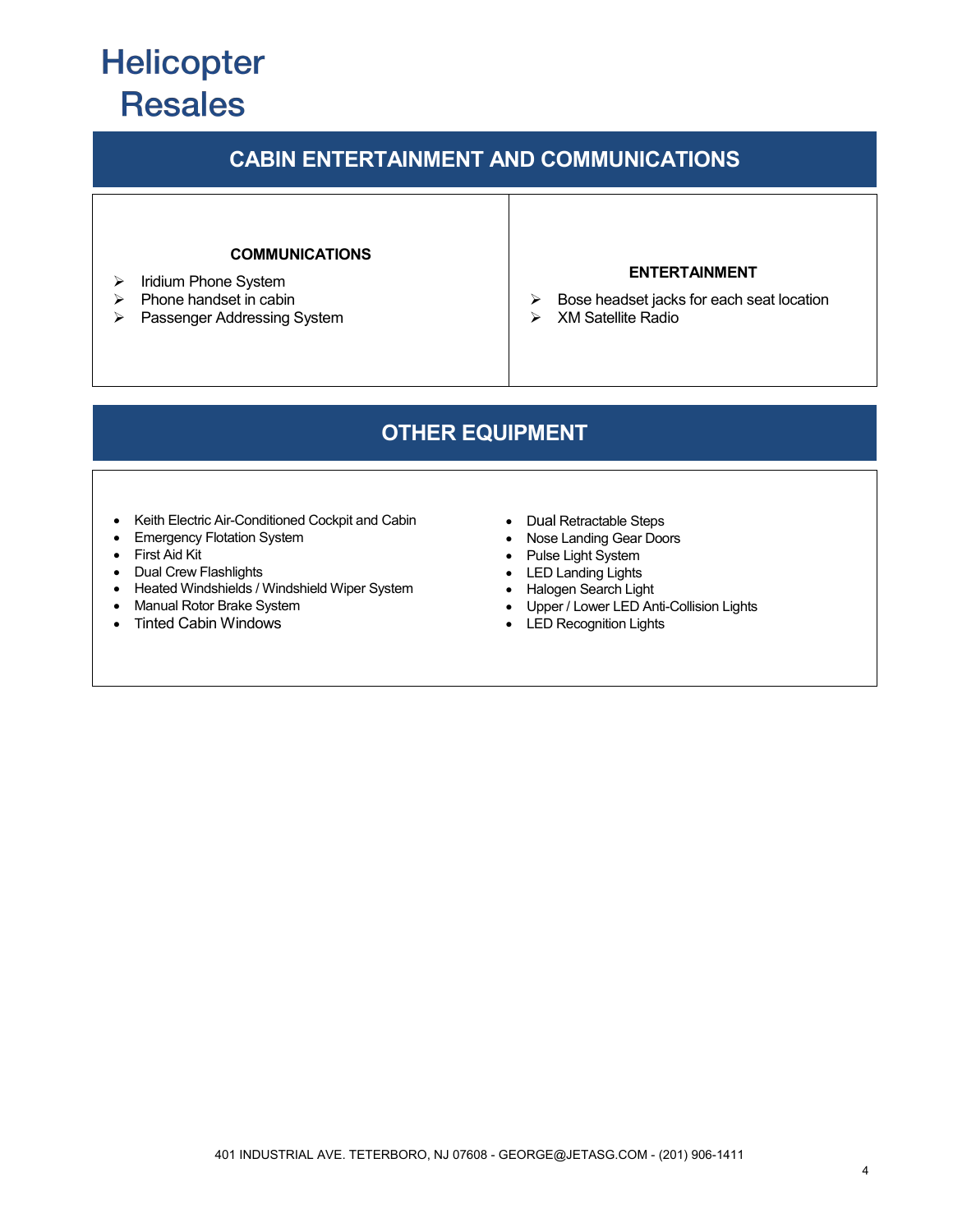### **MAINTENANCE PROGRAMS & INSPECTIONS STATUS**



#### **MAINTENANCE & INSPECTIONS**

- $\triangleright$  Airworthiness Date: December 8<sup>th</sup>, 2008
- $\triangleright$  Entry into Service: March 17<sup>th</sup>, 2010
- ¾ Sikorsky Gearbox Program
- ¾ Maintenance Tracking by Sikorsky Helotrac

#### **INSPECTION STATUS**  $36$  Month  $c/w$  June 2019

### **INTERIOR DESCRIPTION**

Original Interior by Keystone Helicopter

Executive eight passenger interior features dual four-person divans. A fold-down armrest in the center of the aft divan features a slide-out drawer with XM radio remote. Bose headset jacks in each seat location allows for intercom, as well as XM radio entertainment, for all passengers.

- LED Wash Lighting
- Overhead LED reading lights and gasper vents
- Lighted cabin door steps
- Cabin controllers in headliner
- Iridium phone handset
- Wood veneer side ledges
- $(4)$  110V AC outlets
- x (4) 12V DC outlets (cigarette outlets)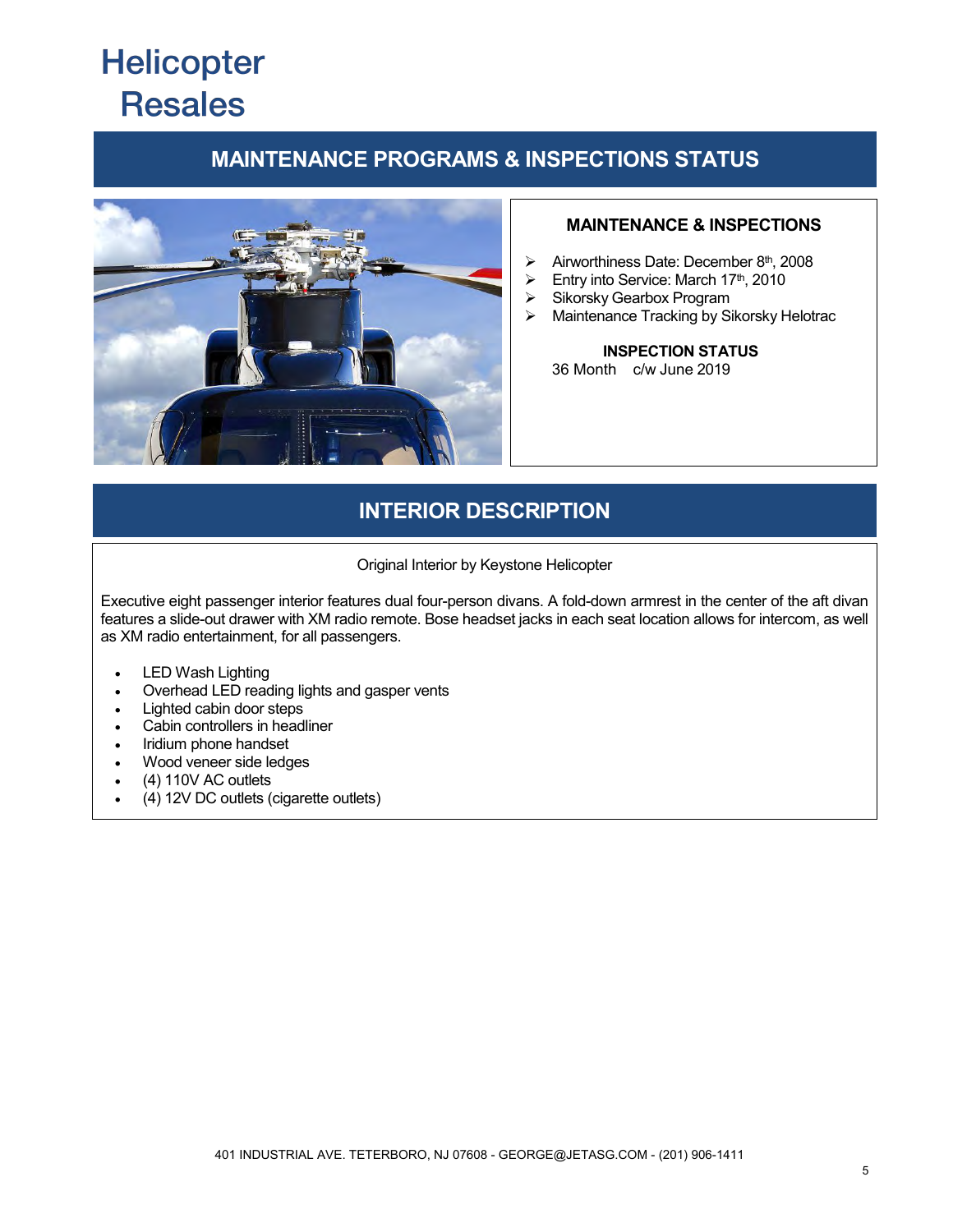### **INTERIOR PHOTOS**



Seats Facing Forward



8 Seat Configuration 401 INDUSTRIAL AVE. TETERBORO, NJ 07608 - GEORGE@JETASG.COM - (201) 906-1411